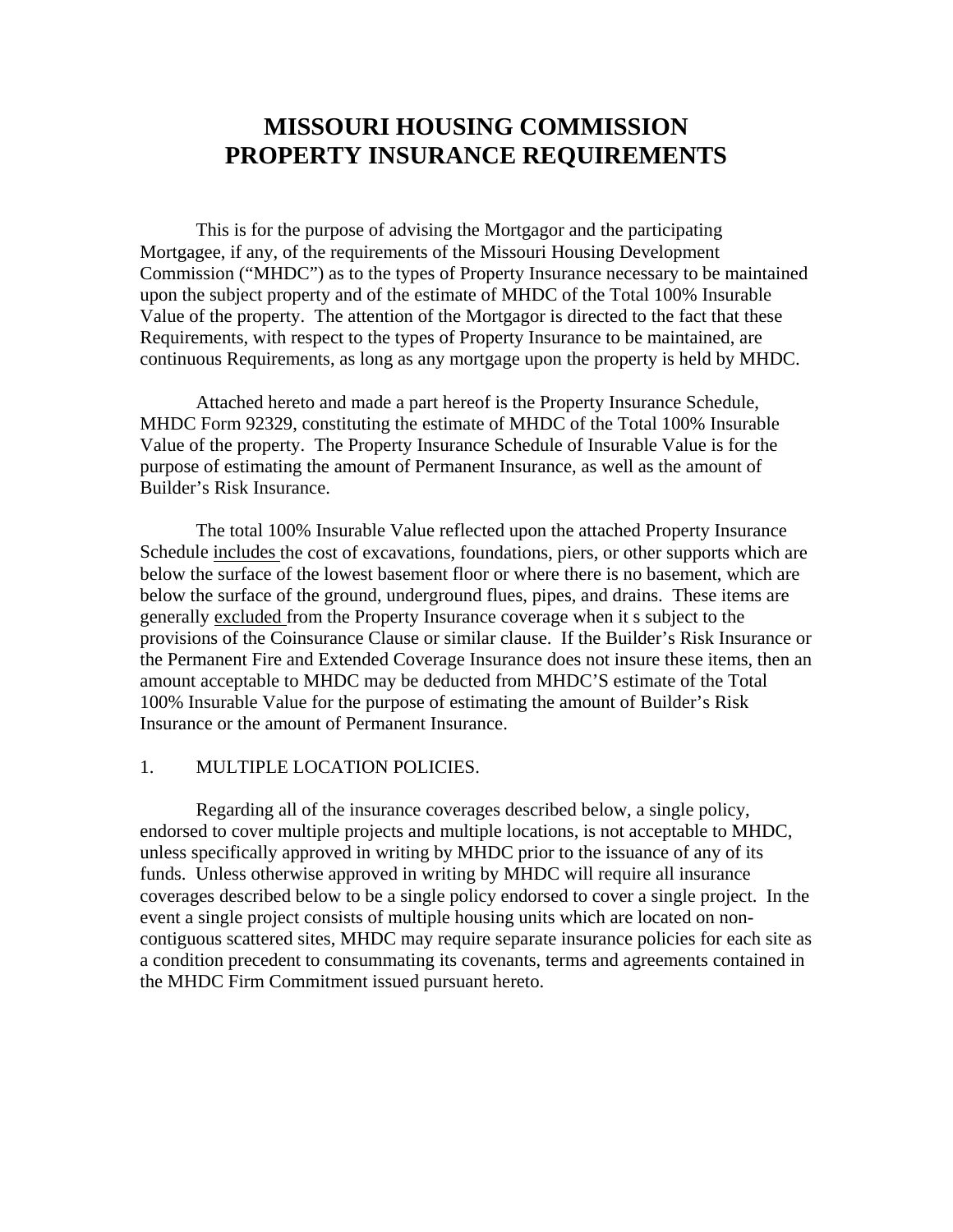## 2. MHDC INSURANCE CANCELLATION POLICY.

 All insurance binders, certificates of insurance and policies of insurance issued in connection with any of the insurance coverages described below shall contain a covenant by the insurance company granting the coverage to give MHDC thirty (30) days written notice prior to the cancellation of any such insurance coverages described below.

## 3. INSURANCE DURING CONSTRUCTION.

 The Requirements for this type of insurance are applicable when MHDC has issued a construction loan secured by a deed of trust on the real property upon which construction shall take place. Concurrently with or prior to the issuance of any funds by MHDC for construction of the property, the Mortgagor shall have in its possession or control and in full fore and effect, the following types of insurance:

(a) Blanket Fidelity Bond covering all officials and employees, including noncompensated officers, in an amount equal to the average anticipated loan disbursements during the construction period. The minimum limit shall be determined by dividing the total mortgage amount by the estimated number of months in the construction period, plus two (2), and rounding the quotient to the nearest \$50,000.00. Under no circumstance should a bond exceed \$500,000.00.

(b) Standard form of Builder's Risk Insurance policy or policies, written upon the standard Builder's Risk Completed Value form, for Fire, Extended Coverage and Vandalism and Malicious Mischief Insurance, in an aggregate amount equal to 100% of **the Insurable Value of the Total Cost of Construction as identified in the Firm Commitment.** In the case of loans issued by MHDC for rehabilitation of an existing structure, the Builder's Risk Insurance policy shall contain a special endorsement insuring building coverage for the existing structure, in an aggregate amount equal to the greater of 100% of the Insurable Value of the existing structure or the cost of acquisition of the existing structure, whichever sum is greater.

 The Builder's Risk Insurance policy or policies shall show the Mortgagor as the Insured and may also show as additional insured's the general contractor and other contractors and subcontractors, as their interest may appear.

Each policy shall carry the standard form of Non-Contribution Mortgage or Mortgagee Clause showing loss, if any, payable to Missouri Housing Development Commission, 3435 Broadway, Kansas City, Missouri 64111, its successors or assigns, as its interest may appear. A signed Certificate of Insurance, in form approved by MHDC, showing the nature and limits of such insurance and evidencing such insurance to be in full force and effect, shall be delivered to MHDC, who shall hold such policy until the earlier of the date the policy becomes ineffective, or the loan shall be paid in full. Mortgagor shall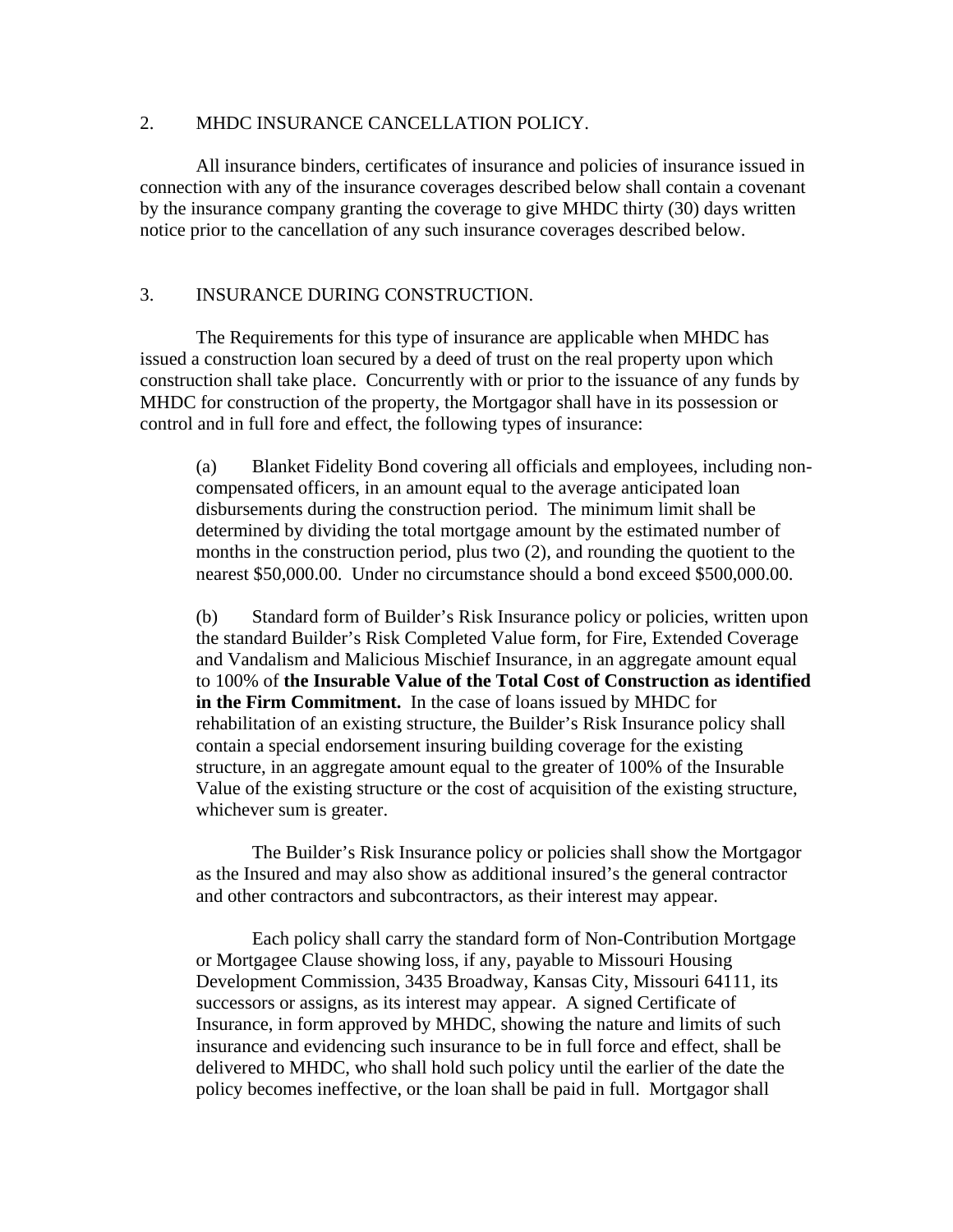assure the insurance remains in full force and effect for so long as any mortgage upon the property is held by MHDC.

Upon cancellation of the Builder's Risk Insurance or any portion thereof, Permanent Insurance shall be provided as stipulated in Paragraph 4 below.

(c) The following coverages are to be provided by the Mortgagor and the Contractor:

(i) Worker's Compensation and Employers' Liability Insurance (statutory or voluntary) covering all employees of the Mortgagor and the Contractor and any other facilities, the revenues of which are pledged to project operations; and

(ii) Public Liability Insurance on a Comprehensive General Liability form with limits of not less than \$500,000.00 per occurrence to protect the Mortgagor during the construction phase from claims involving bodily injury and/or death and damage to the property of others. In the case of loans issued by MHDC for the rehabilitation of an existing structure, the general liability policy shall include coverage for underground explosion and collapse hazard; and

(iii) Vehicle Liability Insurance with limits of not less than \$300,000.00 for one person and \$500,000.00 for more than one person to protect the Contractor and Mortgagor from claims form bodily and/or death and not less than \$50,000.00 against claims for damage to property of others arising from the Contractors' and/or the Mortgagors' operations of vehicles. Such insurance shall include coverage for employers' owned, nom-owned and/or hired vehicles, where applicable.

## 4. PERMANENT INSURANCE.

 The requirements for this type of insurance are applicable when MHDC has extended a loan, which has not been paid in full at the time of completion of construction and/or cancellation of the Builders' Risk Policy or any portion thereof. The Mortgagor shall, in all cases, assure MHDC that there is no gap period in insurance protection during the transition from the Builder's Risk Insurance to Permanent Insurance. Permanent Insurance requirements shall include all the following types of coverages, unless MHDC shall specifically waive, in writing, any one or more of the coverages described below:

(a) Blanket Fidelity Bond covering all officials and employees, including noncompensated officers of the Management Company, in an amount equal to two months' gross revenues or \$50,000.00, whichever is greater, unless greater amounts are required by the Mortgagor. Where the gross revenues for a project are substantially below the minimum \$50,000.00 bonding requirements for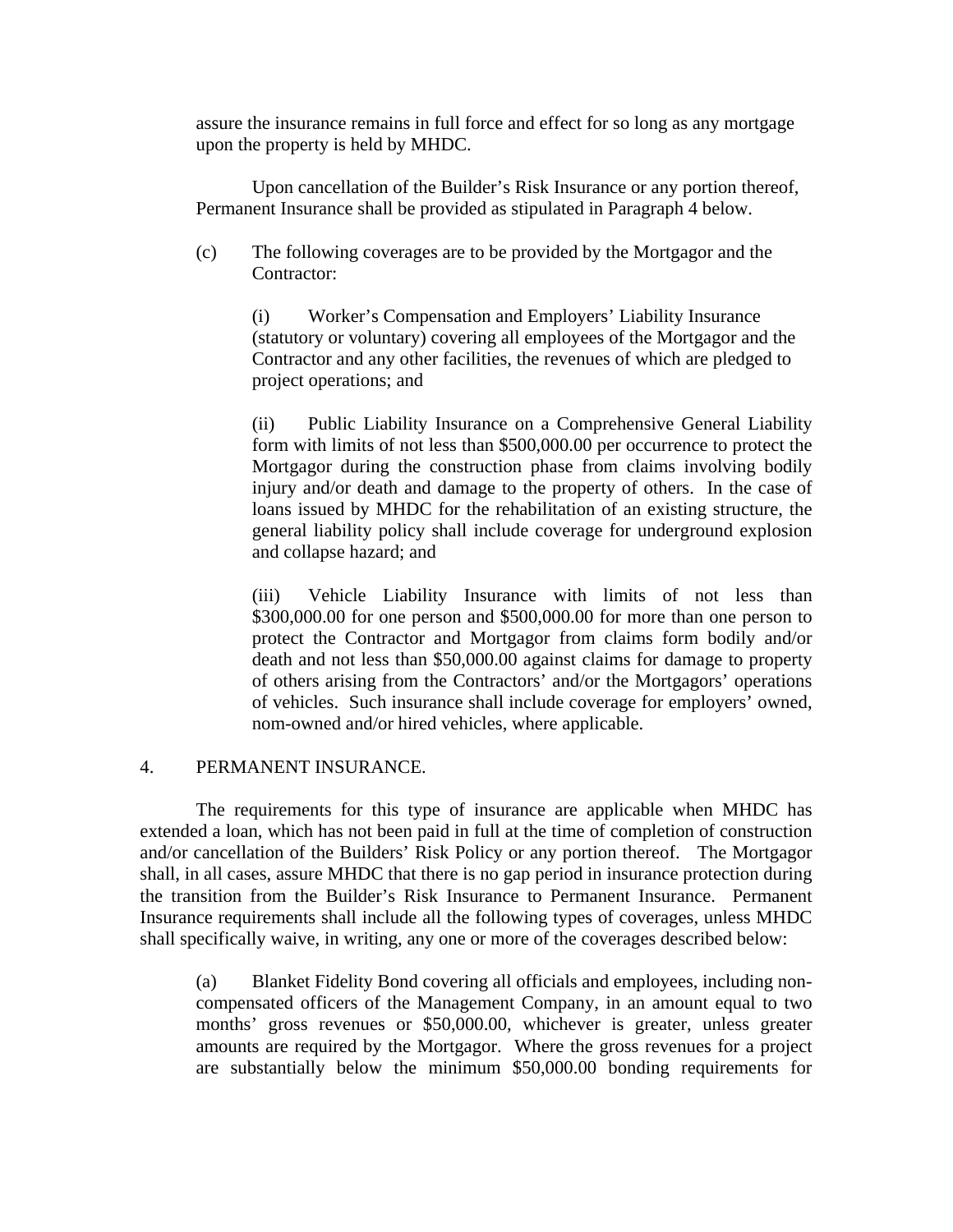operation, the bond shall be reduced to that sufficient to cover two months' gross revenues. The cost of the Fidelity Bond is not an allowable project expense.

(b) Public Liability Insurance on a Comprehensive General form with limits of not less than \$500,000.00 per occurrence to protect the Mortgagor from claims involving bodily injury and/or death and property damage which may arise from the Mortgagor's operation, including any use or occupancy of its facilities, grounds, and structures, and shall include independent contractor's coverage, where applicable.

(c) Vehicle Liability Insurance. If the Mortgagor owns or operates a vehicle in the operation of the project, including non-owned and/or hired vehicles operated for the benefit of the Mortgagor, the Mortgagor shall procure and maintain Vehicle Liability Insurance. Such insurance shall provide for limits of liability of not less than \$300,000.00 for one person and \$500,000.00 for more than one person to protect the Mortgagor from claims for bodily injury and/or death, and not less \$50,000.00 against claims for damage to property of others.

(d) Workers Compensation and Employers Liability Insurance (statutory or voluntary) for all employees of the Mortgagor and other facilities, the revenues of which are pledged to project operations.

(e) Fire and Extended Coverage Insurance shall be provided for the subject property and may be either blanket coverage or by specific allocations to individual structures. Such insurance shall be evidenced by standard Fire and Extended Coverage Insurance policy or policies, in an amount not less than necessary to comply with the applicable Co-insurance Clause percentage, but in no event shall the amounts of coverage be less than 80% if the Insurable Values or not less than the unpaid balance of the insured mortgage, whichever is the lesser.

 The Permanent Insurance policies described in 2(b) and 2(e) above shall show the Mortgagor as the Insured and shall carry the standard form of Non-Contribution Mortgage or Mortgagee Clause, **showing loss, if any, payable to Missouri Housing Development Commission, 3435 Broadway, Kansas City, Missouri, 64111,** its successors or assigns, as its interest may appear. Signed Certificated of Insurance, in form, approved by MHDC, showing the nature and limits of all insurance described in 2(b) through 2(e) above and evidencing such insurance to be in full force and effect, shall be delivered to MHDC at or prior to the time such insurance takes effect. MHDC shall hold in its possession the original policies evidencing the insurance coverages described in  $2(b)$  and  $2(e)$ above. Mortgagor shall assure that all insurance coverages described above remain in full force and effect for so long as any mortgage upon the property is held by MHDC.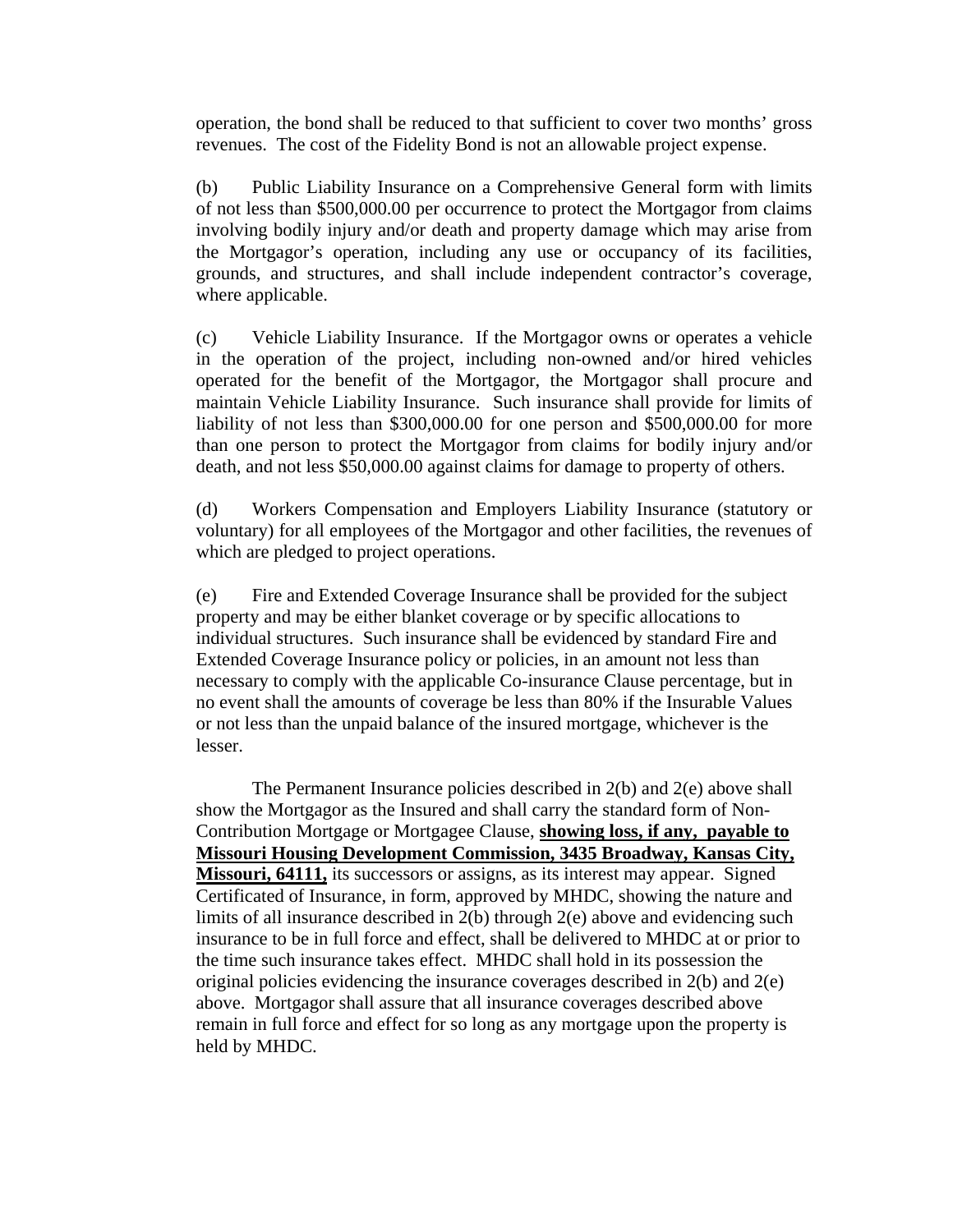(f) Boiler Explosion Insurance. If the boiler or boilers located in the subject property are other than steam boilers, specific Boiler Explosion Insurance generally is not required. If there is a steam boiler or boilers in operation in connection with the subject property, specific Boiler Explosion Insurance is required. In determining the adequacy of the amount or amounts of this coverage there must be careful review and consideration of all the facts and exposures for the purpose of estimating the maximum possible amount of a single loss by steam boiler explosion. The minimum limit of Boiler Explosion Insurance, when required, is \$50,000.00 per accident, per location. After due examination of all the related information in any given case, it may be determined this required minimum limit of \$50,000.00 is inadequate. In that event, a greater amount of coverage should be provided. Determination of such amount is the responsibility of MHDC.

Boiler Explosion Insurance, as herein required, shall be evidenced by standard form of Boiler and Machinery policy or policies showing the Mortgagor as the Insured and shall have attached standard Mortgage Interest Endorsement, showing loss, if any, on the property of the Insured, to be adjusted with and payable to the Insured and Missouri Housing Development Commission, 3435 Broadway, Kansas City, Missouri, 64111, its' successors or assigns, as its interest may appear. A Certificate of Insurance, showing the nature and limits of such policy and evidencing such insurance to be paid in full force and effect, shall be delivered to MHDC at or prior to the time the policy takes effect. The original policy, when issued, shall be delivered to MHDC to be retained in its possession. Mortgagor shall assure that such insurance coverage remains in full force and effect for so long as any mortgage on the property is held by MHDC.

#### 5. FLOOD INSURANCE.

 Flood insurance is required whenever the property is located in an area of special flood hazards in which flood insurance is available under the National Flood Insurance Act.

 Flood insurance shall be provided for the subject property during the term of the mortgage loan. The insurance shall be in an amount at least equal to the outstanding principle balance of the loan or the maximum amount of insurance available with respect to the project under the National Flood Insurance Act, whichever is less. **The policy shall show the Mortgagor as the Insured and shall show loss, if any, payable to Missouri Housing Development Commission, 3435 Broadway, Kansas City, Missouri, 64111,** its successors or assigns, as its interest may appear. A Binder or Endorsement of such insurance, showing the nature and limits of such policy and evidencing such insurance to be in full force and effect, shall be delivered to MHDC at or prior to the time of the issuance by MHDC of any loan proceeds. The original policy, when issued, shall be delivered to MHDC to be retained in its possession. Mortgagor shall assure that such insurance coverage remains in full force and effect for so long as any mortgage on the property is held by MHDC.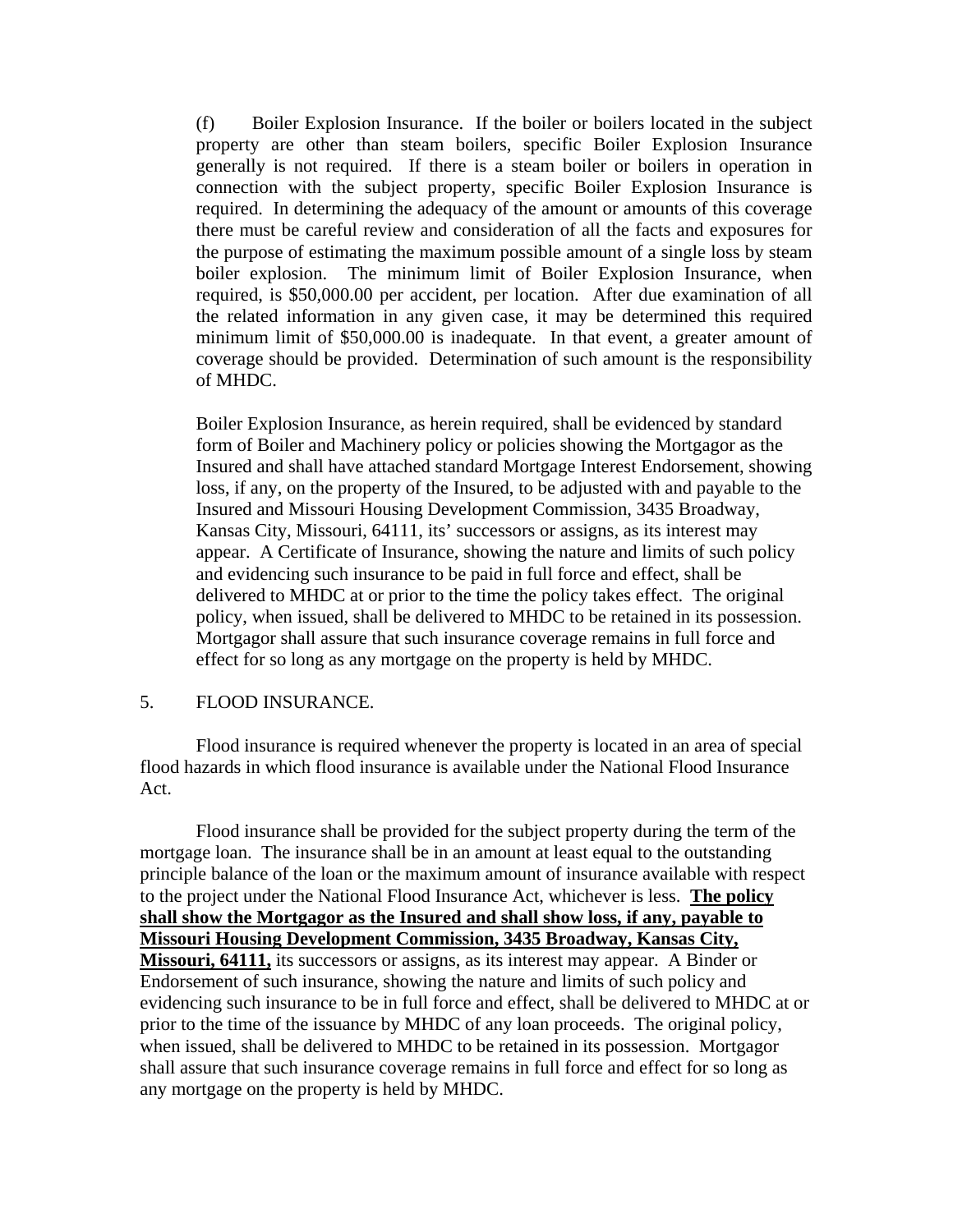## 6. EARTHQUAKE INSURANCE.

 All of the insurance coverages required herein during construction and subsequent to construction shall contain an endorsement which insures against loss caused by earthquakes so long as such endorsement is commercially available, in the City of St. Louis, and in the counties if St. Louis, Jefferson, Butler, Cape Girardeau, Carter, Dunklin, Iron, Madison, Mississippi, New Madrid, Pemiscot, Perry, Reynolds, Ripley, St. Francois, St. Genevieve, Scott, Stoddard, Washington, and Wayne, Missouri, during the term of the mortgage loan.

**The policy shall show the Mortgagor as the Insured and shall show loss, if any, payable to Missouri Housing Development Commission, 3435 Broadway, Kansas City, Missouri, 64111,** its successors or assigns, as its interest may appear. A Binder or Endorsement of such Insurance, showing the nature and limits of such policy and evidencing such insurance to be paid in full force and effect, shall be delivered to MHDC at or prior to the time of the issuance by MHDC of any loan proceeds. The original policy, when issued, shall be delivered to MHDC to be retained in its possession. Mortgagor shall assure that such insurance coverage remains in full force and effect for so long as any mortgage on the property is held by MHDC.

## 7. INSURANCE CARRIERS.

 The acceptability of insurance carriers, types of coverage and the forms, conditions, amounts and scope of insurance policies are responsibilities of the Mortgagor, subject to the approval of the same by MHDC. **Information regarding insurance carriers, types of coverage and forms, conditions, amounts and scope of all insurance policies should be submitted to MHDC for approval at least thirty days prior to the funding of any loan. All insurance carriers shall have a "Best Rating" of B+ or better, and shall be a licensed, admitted carrier in the State of Missouri.**

## 8. REPORTING CLAIMS TO MHDC.

(a) MHDC must be notified in writing that the project has filed a claim for losses sustained under any of the aforementioned types of insurance coverage. A copy of the claims form must be provided. This documentation should be sent to the attention of Deb Howard, Director of Asset Management, Missouri Housing Development Commission, 4625 Lindell, Suite 300, St. Louis, MO, 63108.

(b) MHDC must be notified in writing when the repairs are complete. At which time, MHDC will send out a Compliance Officer to inspect the work.

(c) Any reimbursement check must include MHDC as payee and be sent to the St. Louis office with owner's endorsement. MHDC will deposit the amount in an account titled Insurance Claim.

(d) MHDC's Loan Servicing Department will reissue a check to the owner and contractor upon proper completion of procedures.